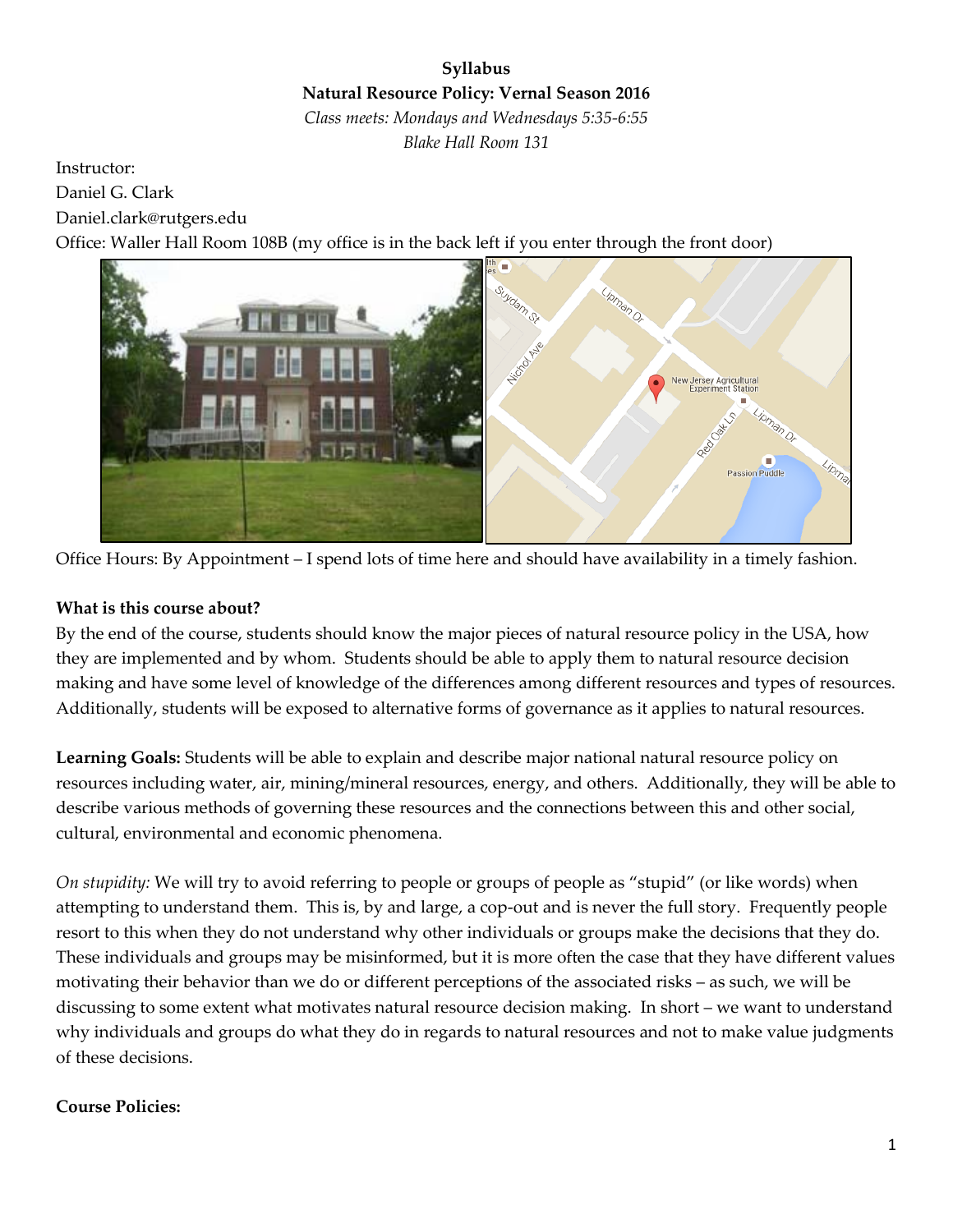*Discourse and Civility*: All of you are adults. I expect you to conduct yourself in a civil manner with your classmates and with me. Some of the topics we cover may be things you or your classmates have strong opinions or feelings about, but you should always treat each other civilly and with respect. Students being disruptive will be asked to leave and will lose credit for that day.

*Email* – If you email me, please include the name of the course in the subject line or something else obvious so I don't delete it. Make sure you include your name in your email somewhere. Sometimes, non-Rutgers emails get filtered out, so you probably want to email me from your Rutgers email account.

During the week I will usually turn around your emails in 24 hours or less. On the weekends it might be a bit longer because I, like you, have other things going on in my life. If you email me and I don't respond, that usually means that I have not received your email for some reason so please check the next time you see me in person.

Class meets Monday and Wednesday evenings. If you have a question about Monday class or assignments due Monday, you must email me by the preceding Sunday at noon to ensure a response. Likewise if you have a question about Wednesday class, you should email me the preceding Tuesday by noon. If you email me after this there is no guarantee you will get a response. This is especially relevant when dealing with assignments. When you receive an assignment you should look over it when you get it to see if there is something you do not understand so you have lead time to resolve it well before the due date.

## *Attendance*: You are expected to attend each class. The Rutgers attendance policy is as follows:

*10.2.7 COURSE ATTENDANCE A. Attendance at all regularly scheduled meetings of a course shall be expected. A student shall be permitted to make-up required exercises and examinations missed as a result of absences when these are authenticated. Each college or school shall designate an appropriate authority to authenticate the reason for absences from any regular part of a course including final examinations.* 

*B. It is the policy of the University not to cancel classes on religious holidays. However, students should exercise their own judgment as to attendance in accordance with the dictates of specific school or program policies and requirements governing class attendance. Generally no public ceremonies should be scheduled for these religious holidays. In any case, any ceremonies necessary on these days should be cleared through the Executive Vice President for Academic Affairs or the appropriate campus Chancellor. It is also the policy of the University, when consistent with specific school or program policies and requirements governing class attendance, to excuse without penalty students who are absent because of religious observances and to allow the make-up of work missed because of such absence. Except when related to clinical assignments, examinations and special required out-of-class activities shall ordinarily not be scheduled on those days when religiously observant students refrain from participating in secular activities. Absences for reasons of religious obligation shall not be counted for purposes of reporting.* 

*C. The President of the University or an official appointed by him or her is authorized to cancel classes at the University or any part thereof in the event that weather conditions so dictate.* 

*D. The recognized grounds for absences are:* 

- *1. Illness requiring medical attention.*
- *2. Curricular or extracurricular activities approved by the faculty.*
- *3. Personal obligations claimed by the student and recognized as valid.*
- *4. Recognized religious holidays.*
- *5. Severe inclement weather causing dangerous traveling conditions.*

This policy can be found at<http://policies.rutgers.edu/sites/policies/files/10.2.7%20-%20current.pdf>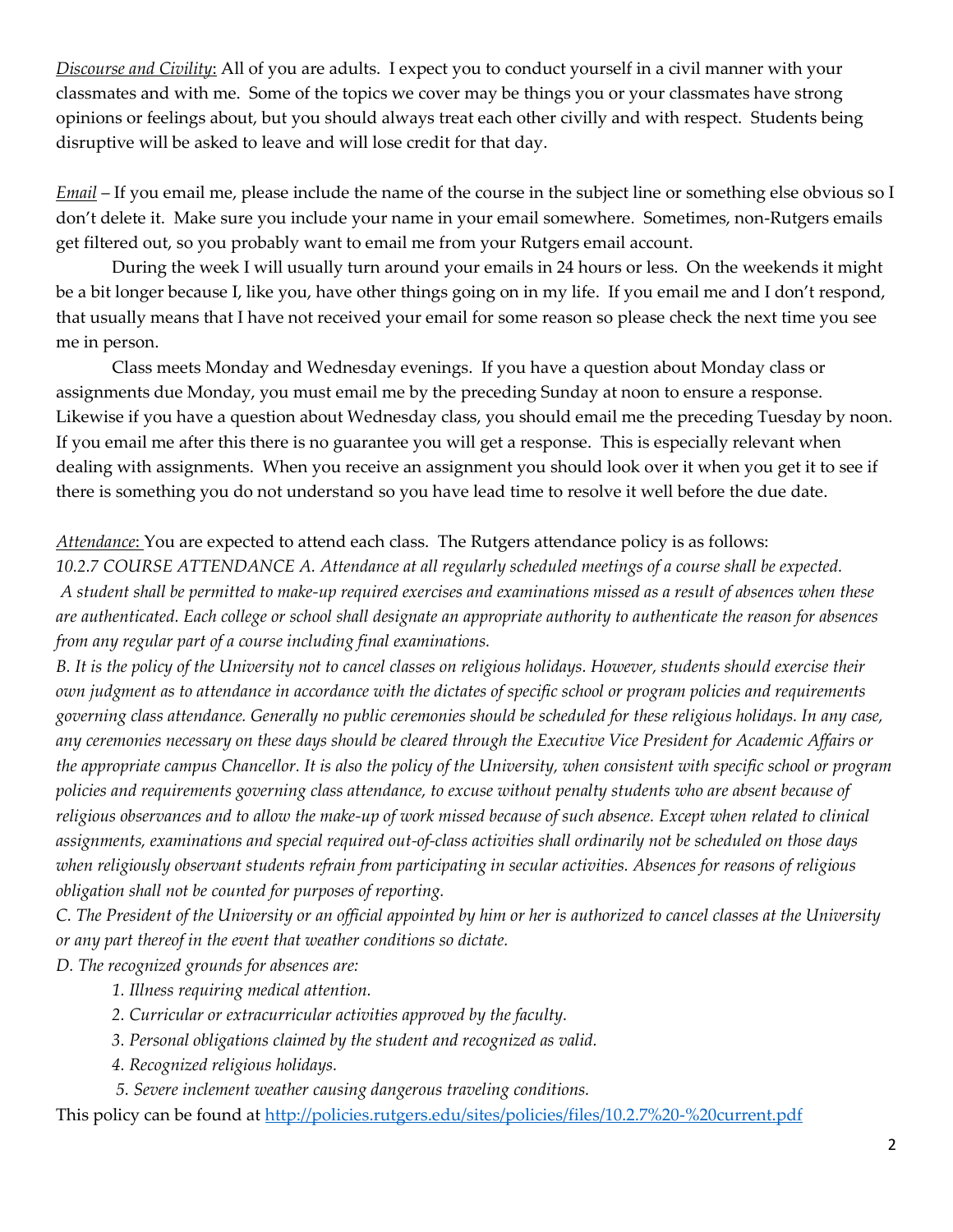In the event of absence, students are expected to report it through the self-reporting absence system: <https://sims.rutgers.edu/ssra/>

Students who do not may be subject to academic integrity violations.

If you are not in class, it is your responsibility to make up work, I am happy to help you do this.

Students more than 10 minutes late to class will be considered "Late" [no this is not an excuse to show up ten minutes late]. If students are 10 minutes or later to class 3 times they will receive an absence. I paid an extra \$15 for my watch so it could be one of those super amazing at time-keeping atomic watches with for the express purpose of being able to keep more accurate time than anyone else – this is the time we will be using.

In order for an absence to be excused, students must contact the instructor and state clearly why their absence should be excused according to the criteria set forth by the University. If students know in advance they will be missing class (for religious holidays, educational activities conflicting with class) it is preferred if you notify the instructor ahead of time. In the event of expected absences it is up to students to arrange to hand in any work due the date of classes missed. Students missing class for unexpected reasons (illness, bereavement), please notify the instructor as soon as you can following class.

Students missing class for other reasons will lose 5% of their course grade (1/2 a letter grade). You have lives outside of class, thus I will have some opportunities to make up missed credit for class by attending appropriate on campus and nearby events related to course material and writing a two page reaction paper. You may propose events for this if you notice them – I encourage it! Students will be allowed to makeup up to 3 absences this way.

If we get cover the material before class is due to end I'll let you out early. On the same note, I'll ask you to be patient and not walk out if we run a minute or two over. I know that on Wednesdays you'll be itching to get at the take-out eggplant parm from Nielsen because it's delicious but I'd appreciate if you hold off a minute longer. I know it's asking a lot. I will make every effort to get you out on time.

According to Rutgers, the per-credit cost (just tuition, not including fees) is ~\$350-\$400 for in state students. This is assuming a 15 credit/semester schedule, meaning that this course accounts for \$1,050-\$1,200 of that cost. We have 28 lectures which means that you're paying essentially \$37.50-\$42.85 per lecture. These are 80 minute lectures, meaning that the implied value is about fifty cents a minute.

*Academic Integrity:* The Rutgers University Academic Integrity Policy can be found here: <http://policies.rutgers.edu/sites/policies/files/10.2.13%20-%20current.pdf>

All of you should have seen it by this point. If you have questions, please ask the course instructor or email the office of Student Conduct. Please don't cheat. If you find yourself in doubt, it's usually better to cite things gratuitously than to not cite things.

*Counseling and Mental Health Services*: Students should be aware of the availability of the mental health services available to them. Taken from the CAPS website:

*Undergraduate and graduate students experience a great many stresses in their lives – sorting out one's identity, establishing and maintaining important relationships, coping with anxiety and depression, working on changing relationships with parents and other family members, dealing with losses, handling new academic demands, and dealing with reactions to one's [differentness.](http://rhscaps.rutgers.edu/general-information/diversity-statement) To help with these tasks, Counseling, ADAP & Psychiatric Services provides a variety of psychological counseling services for all students of Rutgers University in New Brunswick/Piscataway, undergraduate and graduate. Services are free, and confidentiality is guaranteed within legal and ethical guidelines. Counseling, ADAP & Psychiatric Services was created in September, 2006, by joining the major mental health services*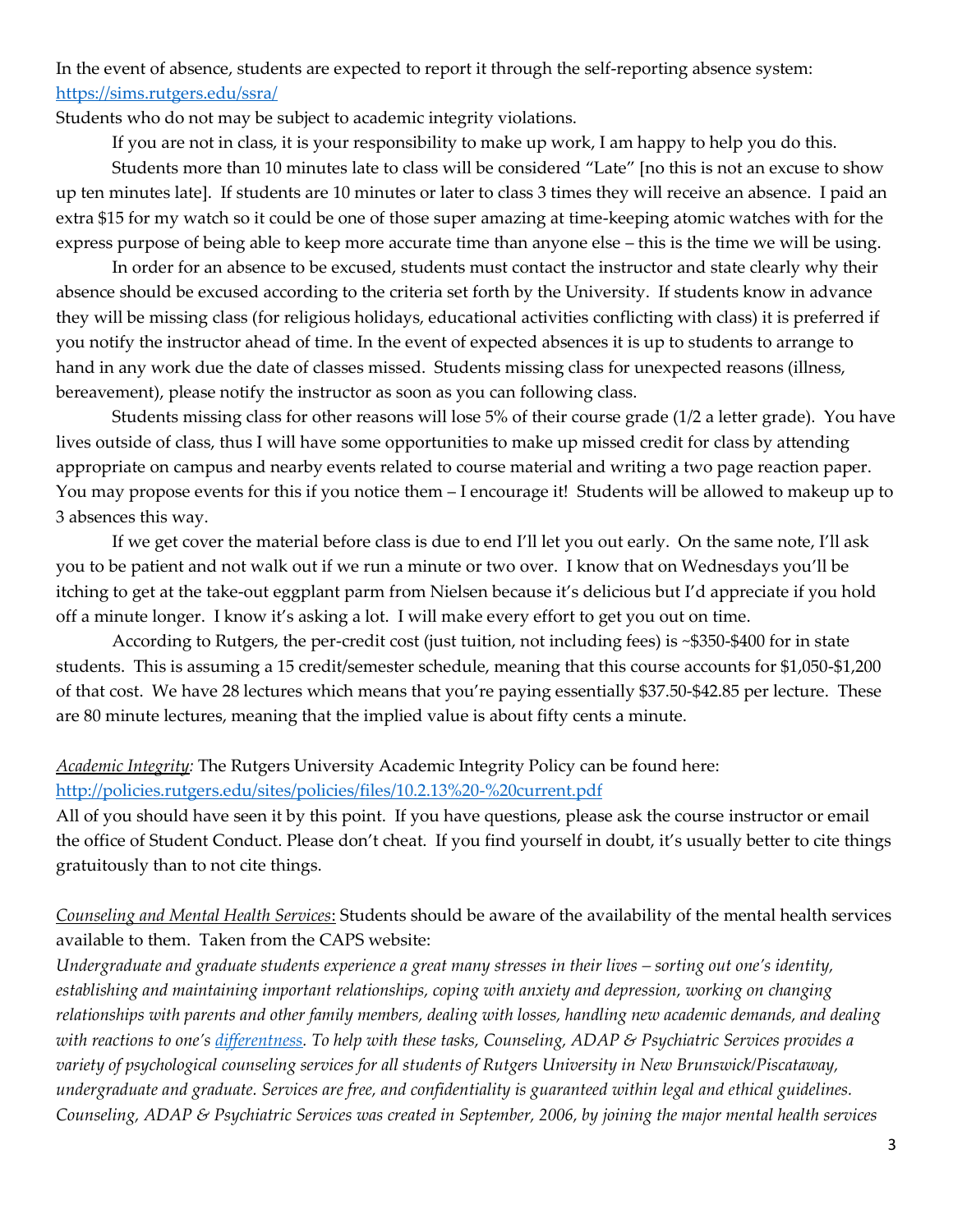*on campus into one organization, as part of the Rutgers Health Service. CAPS now includes Counseling Services, Alcohol and Other Drug Assistance Program (ADAP) and Psychiatric Services. The CAPS main office is located on College Avenue at 17 Senior Street. We also maintain a counseling office on the Cook/Douglass Campus at 61 Nichol Avenue.*

*CAPS provides a broad spectrum of services which includes providing time limited individual therapy, assessment and treatment of students with substance use problems and psychiatric medication management. Longer term care is provided based on clinical need. The appropriate level of immediate care is determined via an initial telephone triage appointment through the main CaPS location on Senior Street. Following triage, assignments for treatment within CaPS are based on the presenting or major problem(s) and are primarily made when short term and/or group work are the therapeutic modalities of choice (with or without adjunctive psychiatric or ADAPS services) or when students need immediate assistance in order to stabilize. Referral to outside providers is more often considered if the patient is stable and longer term individual work is needed or, conversely, when a higher level of care than CaPS staff can provide is necessary in order for a student to stabilize (e.g. psychiatric hospitalization or intensive outpatient program).* Please, if you think you may need these services take advantage of them.

*Other Administrative Things*: If students require testing or other accommodations, it is up to them to notify the instructor. Please do so in a timely manner. Likewise if students are engaged in University athletics, it is also up to them to let the instructor know so that way any scheduling conflicts can be resolved.

Students are not permitted to record (visually or aurally) or photograph class for any reason without the express written permission of the instructor.

You are all adults. Please conduct yourselves in a manner where you can be treated this way. I would like very much to be able to trust all of you and have an awesome educational semester – please don't give me reasons not to. To this end, if I have some bizarre policy in regards to academic integrity it's because I've seen some someone try it and I'm sorry that that person ruined you being allowed to wear hats or drink out of labelled beverage containers during exams.

#### **How the course will work:**

Please refer to the Sakai site for readings, and instructions. I may periodically update the course schedule to reflect that the course is moving at a pace other than anticipated, or closings due to inclement weather. When this happens, there will be a notification.

We're going to cover a ton of material. I'll endeavor to make it interesting, educational, and fun (not necessarily always in this order). Next to each date on the schedule there will be a title for what we're doing, and the readings, which can be found on Sakai unless otherwise stated. Students should read the readings **prior** to the class they are listed next to. Then we can discuss them in class. If a reading is listed next to a topic, the topic is probably something you should keep in mind doing the reading. I will try not to overburden you with readings and to use readings which are useful and interesting. Since this is a natural resource class you may occasionally get policies to read. Policies can be a little technical and complicated. Part of this is learning how to read policy and figure out what it means, and to gain experience in reading real actual policies to see how they are written. Some of you may have jobs involving this in the near future.

### **Grading**: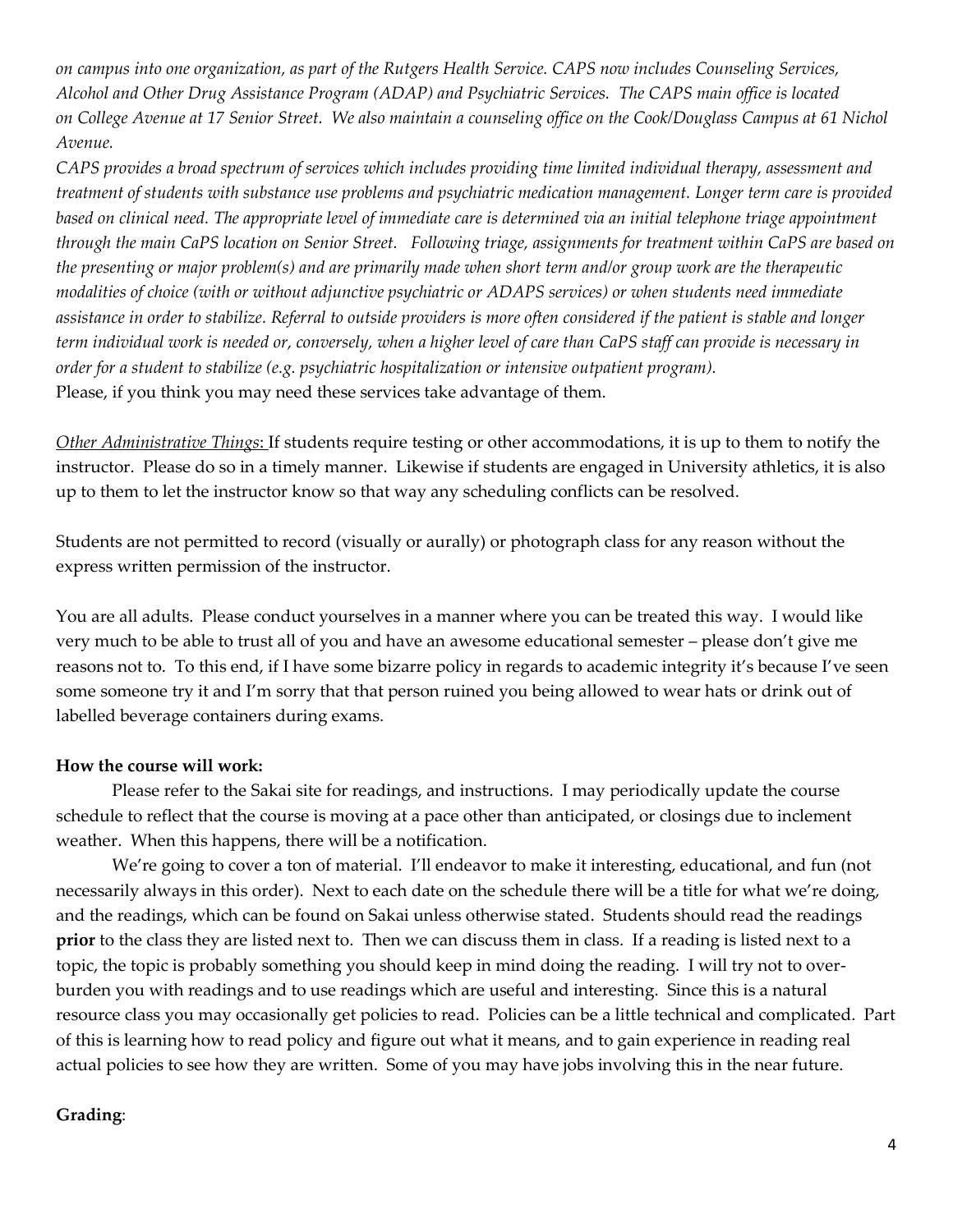Grades are based on a 100 point scale and a mixture of exams, papers, and a final project.

5 points – International Policy Presentation 10 points – Small Paper I – Letter to Editor/Op-Ed (Monday 15 February) 5 points – Matrix Game Reaction Paper (Wed 29 February, LEAP DAY) 15 points – Midterm Exam (Wednesday 9 March) 10 points – Small Paper II – Resource Memo/Brief (Monday 28 March) 35 points – Final Project – Presentation – 15 points (18 April and 20 April), Paper – 20 points (Monday 2 May) 20 points – Final Exam – Friday 6 May, 4-7PM

Grades:  $\geq 90 = A$  $<$ 90, ≥86 = B+  $<86, ≥80 = B$  $< 80, ≥ 76 = C +$  $< 76, ≥ 70 = C$  $< 70, ≥ 60 = D$  $\leq 60$  = F

International Policy Presentation: Each class period one student will give a presentation on natural resources policy of a foreign country. We will pick dates and nations in the first week or two of classes. Students will be expected to talk for 5-6 minutes giving an overview of the major natural resource policies of a foreign country. This should highlight major concerns, extent of enforcement, and challenges going forward. Content from these will appear on exams. On the day of your presentation, you will be required to turn in an accompanying summary of your notes (1 page or less is fine, major points you are making, sources broadly required). Worth 5% of your course grade.

Small Paper I: Student will write an op-ed or editorial for a newspaper. It must be formatted properly and correct length to mail into a newspaper. These letters should address a natural resource issue appropriate to your audience, preferably addressing a proposed change in natural resource policy or a change you think should be made in natural resource policy. Letters should be concise and appropriate to your audience. If you choose to, you may submit your article to newspapers. If your letter gets published in a regional paper (Star-Ledger, Homes News Tribune, Trenton Times, etc.) you will get an extra two points. If your letter gets published in a national paper (New York Times, Wall Street Journal, Washington Post – that's it) you will receive an automatic 10/10 and 2 points extra on top of that. Due Monday 15 February 2016.

Matrix Game Reaction Paper: After playing the Matrix Game, you will write a reaction paper to playing the Matrix Game. It will be 2-3 pages long about what you learned by playing the game, relating it to class concepts, and the wider implications of it. You will probably want to reference course readings. If you do this, you need not write a bibliography, you only need to mention the name of the name of the author or reading that you are referencing.

Midterm Exam: This will probably be mostly open-ended and short answer questions. Updates as it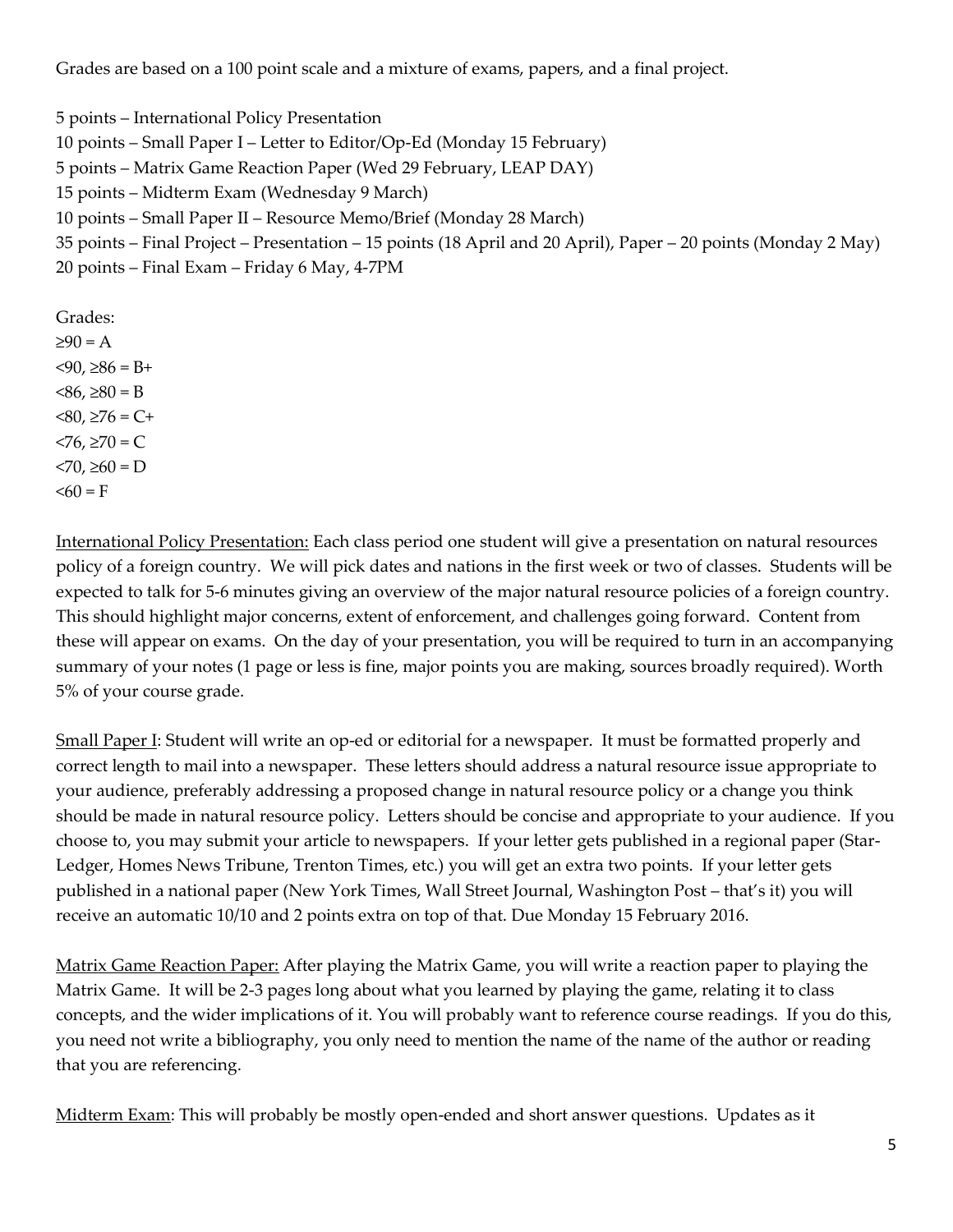### approaches.

Small Paper II: This paper will be a memo or a brief. It will be written with the intended audience being a congressperson or a staffer for a congressperson. Papers should be no more than 300 words. Students will pick a particular resource, and write about the state of this resource and policy surrounding it currently in the US. Are there scarcity issues? How is it managed? What are the relevant policies?

Your title should be clear and to the point (and brief).

The distant to recent history of the resource – how has management of this resource developed over time? State of the resource now- what is the current state of its management in the US?

Some references – A few 3-5, where someone could find further information if they wanted/needed to do so. Citations can be in the format of MLA, Chicago, APA, *Nature*, etc.; as long as I can locate them and they are consistent and professional.

The point of the two writing exercises is mostly to teach you how to present and represent information in a certain way and to get used to speaking as an authority on a subject.

Final Project: These will be group projects. There will be two components: a presentation, and a paper. Presentations will take place on April 18<sup>th</sup> and 20<sup>th</sup> and be worth 15 points. Final papers will be due May 2<sup>nd</sup> and worth 20 points. Your group will be tasked to write a natural resource policy at the state or federal level. There will be a work day in class and a more updated and detailed assignment by that point in time. Included will be:

*Intention of your policy* – what are you trying to accomplish with your policy? Why is this important? Why now? Why at the level you chose? What are the specific health, social, cultural, ecological, and/or environmental goals your policy will attempt to achieve or solve? (probably will include some background of the issue)

*Regulations:* What regulations and types of regulations will need to be written to implement your policy? *Implementation:* Who will implement your policy? Why is this who will implement your policy? What will need to be done to implement your policy? What is the timeline – are there different phases? What are these phases? *Outcome*: Who/what groups and people will benefit from your policy? Who will lose out? What are the economic and social implications of this?

*Feasibility:* What challenges do you expect with implementation (social, cultural, ecological, environmental, technical/technological)? What might be difficult? Why?

*Budget:* What will you need to budget for to achieve your policy? You need not provide specific numbers, however you will be expected to provide a comprehensive list of expected costs for implementation. *Knowns and Unknowns:* What pieces of your policy have uncertainty? Where does this come from? Is the uncertainty quantifiable?

Again, a more detailed assignment will be provided closer to the assignment.

Final Exam: Same format as the midterm but a bit longer. Will focus on the second half of the course (after midterm) but conceptual material will carry over.